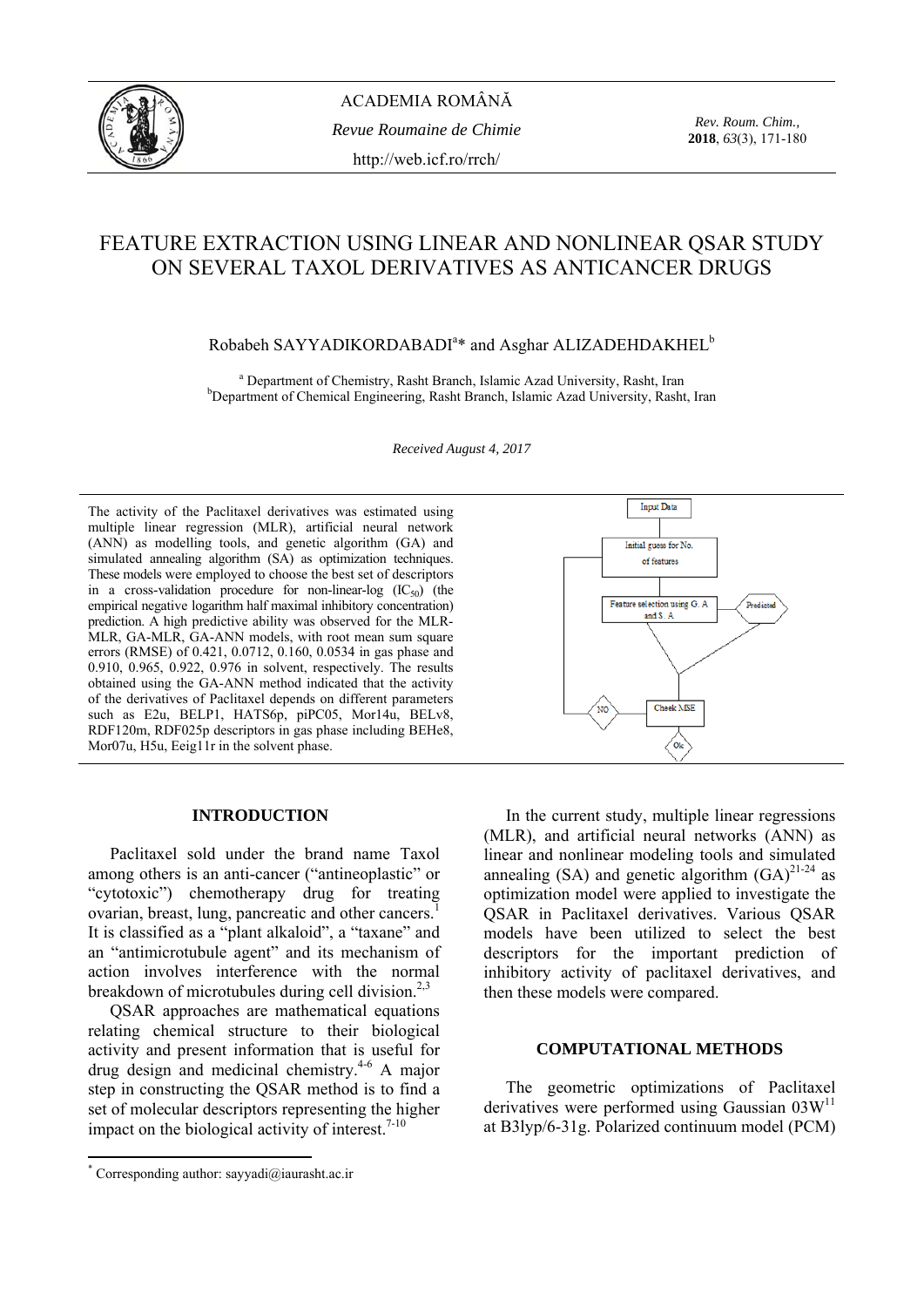was applied to consider the non-specific solvent effect, and all Paclitaxel derivatives were optimized in H2O solvent. Three thousand, two hundred and twenty six (3226) molecular descriptors in topological, geometrical,<br>MoRSE,<sup>12,13</sup> RDF,<sup>13,14</sup> GETAWAY,<sup>15,16</sup> auto- $GETAWAY$ ,<sup>15,16</sup> auto $correlations^{17}$  and  $WHIM^{18,19}$  groups were calculated employing the Dragon program $^{20}$  and then in three steps, the number of descriptors was decreased via an objective feature selection.

Initially, in the dataset of Paclitaxel derivatives, the descriptors that had the same value of at least 70% were removed and, thereafter, the descriptors with correlation coefficient less than 0.25 with the dependent variable (-log IC<sub>50</sub>) were considered redundant and removed.<sup>21</sup> After these two steps, the number of descriptors was decreased to 1 047and 1 110 in the gas and the solvent phase respectively, and then stepwise multiple linear regression procedure was utilized for rejection of descriptors. The QSAR approach with high correlation coefficient (R), low standard deviation, least numbers of independent variables, high ability to predict and high F statistic value is an ideal method.<sup>22</sup>

In SA-ANN and GA-ANN models, 1047 and 1 110 descriptors in the gas and solvent phase were considered as possible input of the ANN and fed into the input layer of the ANNs (Fig. 1). The neural networks utilized in this work were all three-layer feed-forward network and they were trained using the TSET members with Levenberg-Marquart algorithm.<sup>7</sup> Modelling and optimization calculations were carried out using Matlab. 7.12.

$$
RMSE = \sqrt{\frac{\sum_{i=1}^{n} (y_i - y_o)^2}{n}}
$$
 (1)

where  $y_i$  is the desired output,  $y_o$  is the predicted value by method, and  $n$  is the number of molecules in this study's data set.

#### **RESULTS AND DISCUSSION**

Geometry of the Thirty four different Paclitaxel derivatives was optimized using Gaussian 09W at B3LYP/6-31 g. All the optimized Paclitaxel compounds are illustrated in Fig. 2. All studied Paclitaxel compounds with the calculated fundamental vibration values are shown in Fig. 2. For the whole compounds, it was obtained that the values of NImag are zero and the values of the fundamental vibrations are positive. Therefore, all of the considered compounds are stable.

The best selected descriptors utilizing MLR-MLR, SA-ANN, MLR-GA and GA-ANN methods in the gas and solvent phases are shown in Tables 1 to 4.



Fig. 1 –The employed procedure for finding optimum descriptors of the nonlinear approaches.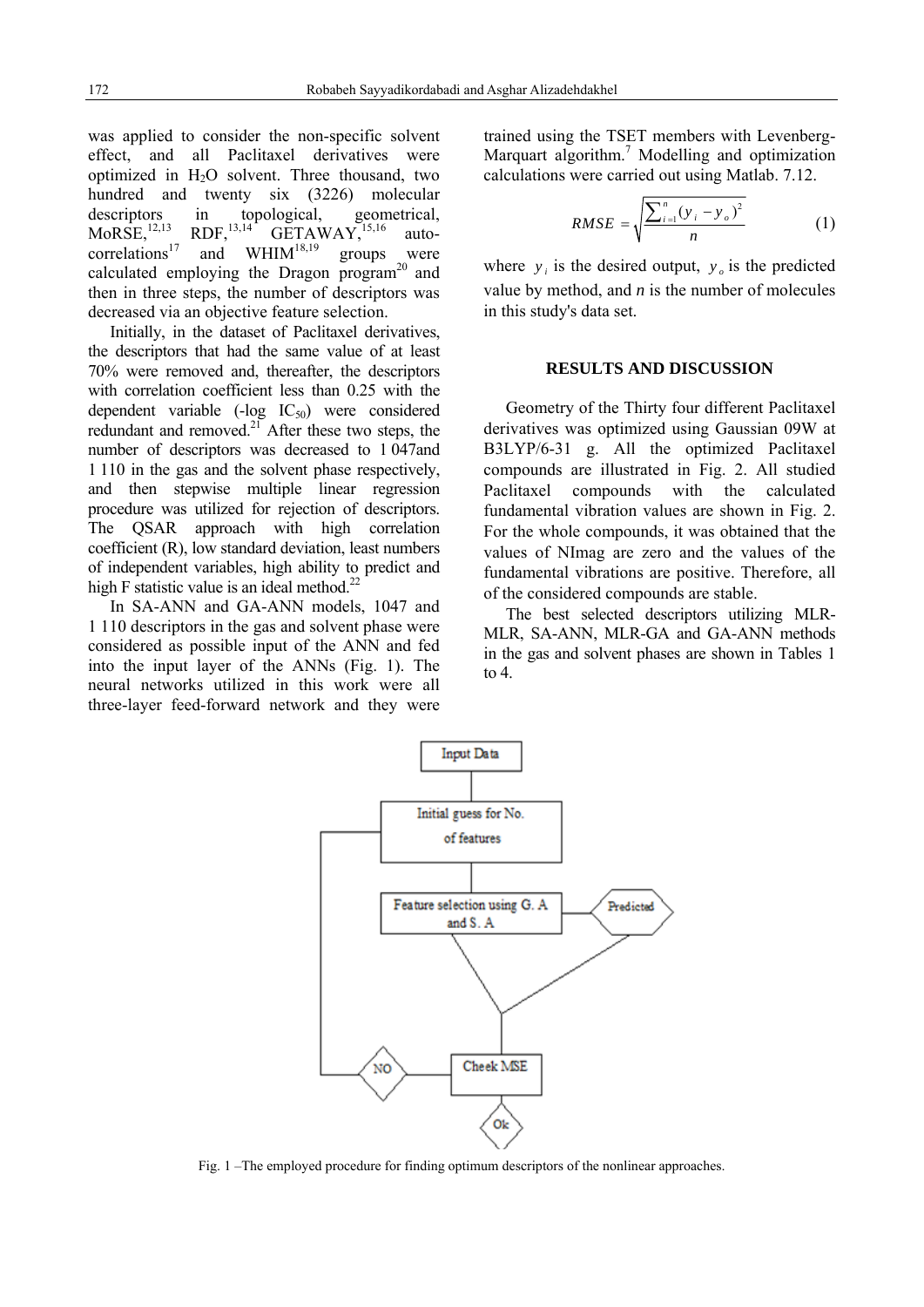The mean square error is defined as follows:



Fig. 2 – Optimized structure of the Paclitaxel derivatives used to build QSAR methods with B3lyp/6-31g in gas phase.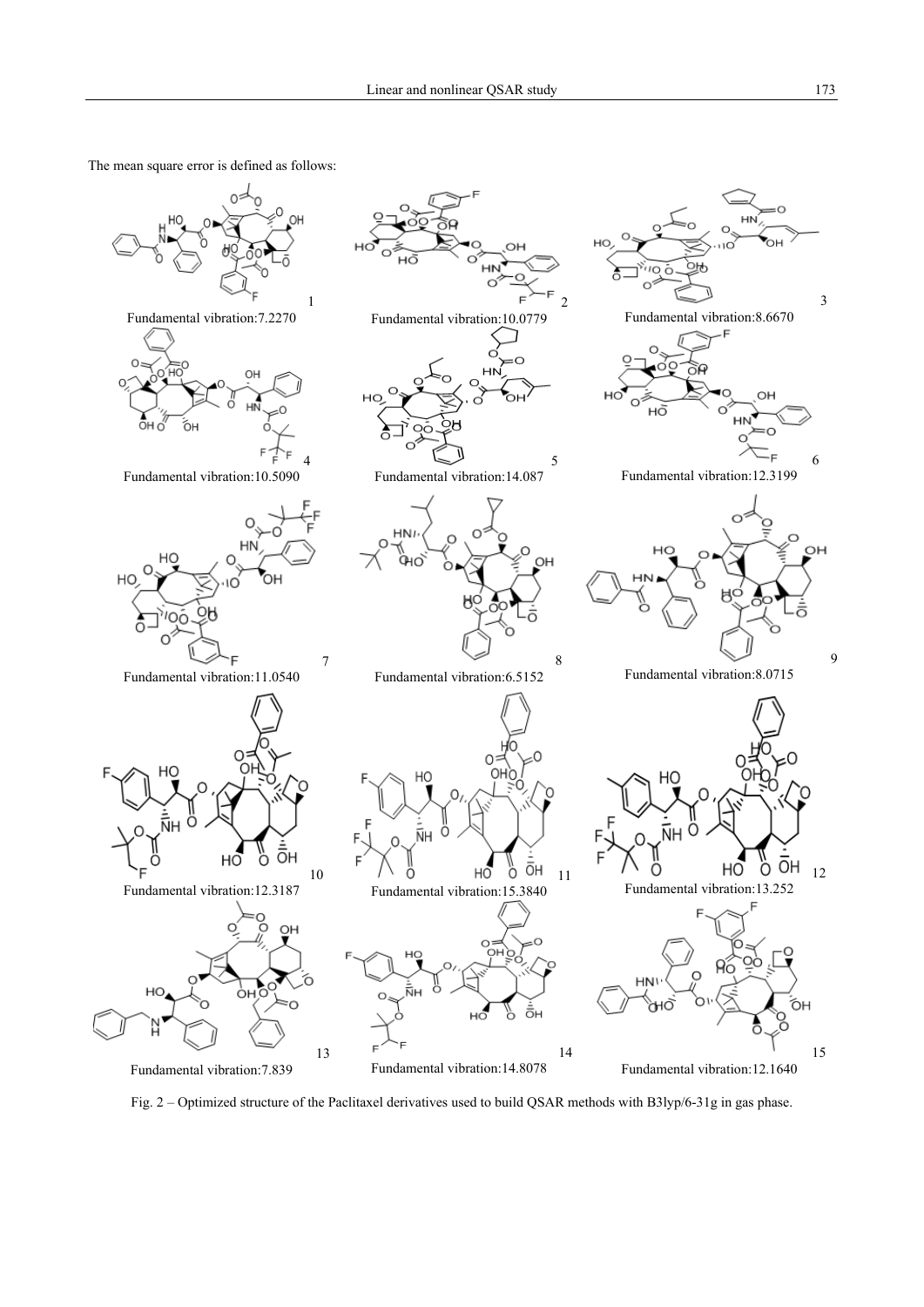

Fig. 2 – Optimized structure of the Paclitaxel derivatives used to build QSAR methods with B3lyp/6-31g in gas phase.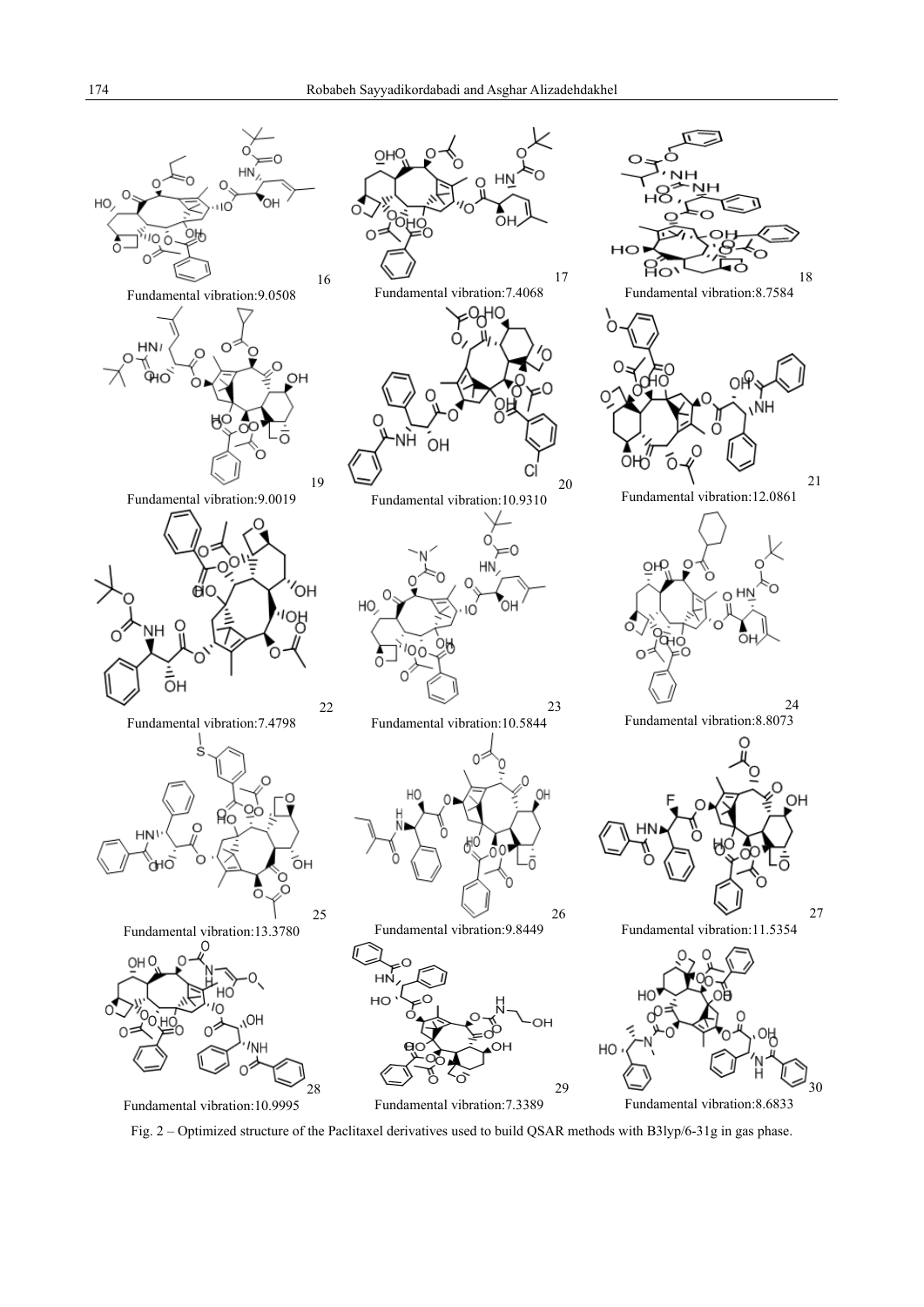







Fundamental vibration:11.7411



Fundamental vibration:13.81891

Fig. 2 – Optimized structure of the Paclitaxel derivatives used to build QSAR methods with B3lyp/6-31g in gas phase.

*Table 1* 

|                   | Definition of the selected descriptors using MLR-MLR Method in gas and solvent phase |                           |
|-------------------|--------------------------------------------------------------------------------------|---------------------------|
| <b>Descriptor</b> | <b>Definition</b>                                                                    | <b>Type</b>               |
|                   |                                                                                      |                           |
| <b>IVDE</b>       | Mean in formation content on the vertex degree equality                              | Information indices       |
| EEig04d           | Eigenvalue 04 from edge adj.matrix weighted by dipole moments                        | Edge adjacency indices    |
| $C-026$           | $R$ — $CX$ — $R$                                                                     | Atom-centred fragments    |
| <b>F08[O-O]</b>   | Frequency of O-O at topological distance 08                                          | 2D frequency fingerprints |
| <b>MATS6m</b>     | Moran autocorrelation-log 6/ weighted by atomic masses                               | 2D-auto correlations      |
| Mor32e            | 3D-MoRSE signal 32/ weighted by atomic Sanderson electronegativities                 | 3D-MoRSE descriptors      |
| SIC <sub>3</sub>  | Structural in formation content (neighborhood symmetry of 3-order)                   | Information indices       |
| E <sub>2e</sub>   | 2nd component accessibility directional WHIM index/weighted by atomic                | WHIM                      |
|                   | Sanderson electronegativities                                                        |                           |
| Mor07u (Solvent)  | 3D-MoRSE signal 07/ unweighted                                                       | 3D-MoRSE descriptors      |
| Mor28m(Solvent)   | 3D-MoRSE signal 28/ weighted by atomic masses                                        | 3D-MoRSE descriptors      |
| Mor26p(Solvent)   | 3D-MoRSE signal 28/ weighted by atomic masses                                        | 3D-MoRSE                  |
| L3m(Solvent)      | 3rd component size directional WHIN in dex/weighted by atomic masses                 | WHIM                      |

#### *Table 2*

Definition of the selected descriptors using SA-ANN Method in gas and solvent phase

| <b>Descriptor</b> | <b>Definition</b>                                                                                    | <b>Type</b>            |
|-------------------|------------------------------------------------------------------------------------------------------|------------------------|
| H6u               | H autocorrelation of log 6/unweighted                                                                | <b>GETAWAY</b>         |
| HATS2e            | Leverage-weighted autocorrelation of log 2/ weighted by atomic Sanderson<br>electronegativities      | <b>GETAWAY</b>         |
| L3p               | $3rd$ component size directional WHIM index/weighted by atomic polarizabilities                      | WHIM descriptors       |
| piPC03            | Molecular multiple path count of order 03                                                            | Walk and path counts   |
| ATS6m             | Broto -Moreau autocorrelation of a topological structure-log 6/weighted<br>by atomic masses          | 2D autocorrelations    |
| ATS1p             | Broto-Moreau autocorrelation of a topological structure-log 1/weighted<br>by atomic polarizabilities | 2D autocorrelations    |
| RDF085p           | Radial distribution function-8.5/weighted by atomic polarizabilities                                 | RDF descriptors        |
| ESpm12u           | Spectral moment 12 from edge adj.matrix                                                              | Edge adjacency indices |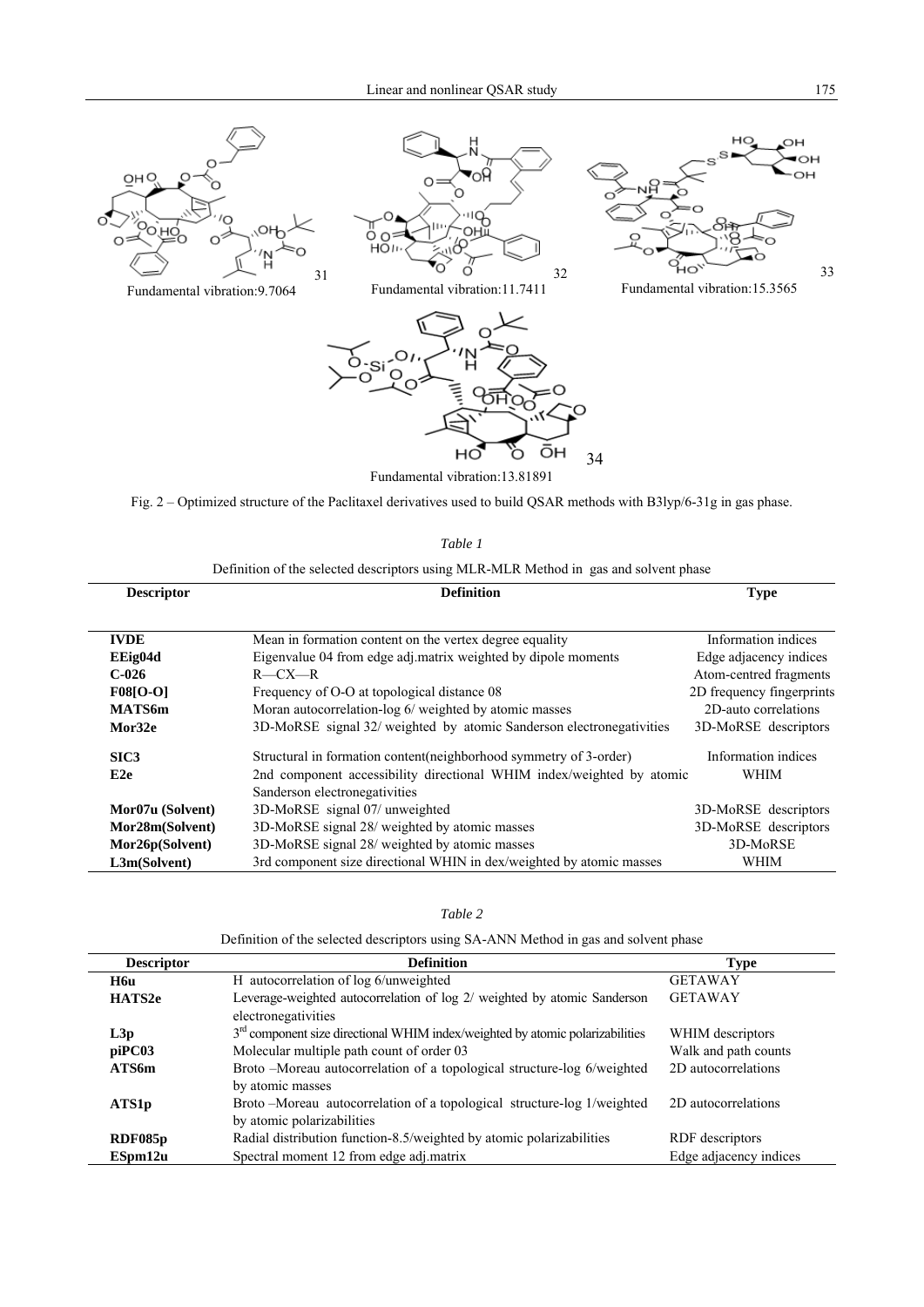*Table 2 (continued)*

| Mor26p(Solvent)       | 3D-MoRSE signal 26/ weighted by atomic polarizabilities                    | 3D-MoRSE descriptors   |
|-----------------------|----------------------------------------------------------------------------|------------------------|
|                       | <b>ESpm11u(Solvent)</b> Spectral moment 11 from edge adj.matrix            | Edge adjacency indices |
| <b>BEHm1(Solvent)</b> | highest eigenvalue n.1 of Burden matrix/weighted by atomic masses          | Burden eigenvalues     |
| <b>BELP4(Solvent)</b> | lowest eigenvalue n.4 of Burden matrix/weighted by atomic polarizabilities | Burden eigenvalues     |
|                       |                                                                            |                        |

#### *Table 3*

Definition of the selected descriptors using MLR-GA Method in gas and solvent phase

| <b>Descriptor</b>      | <b>Definition</b>                                                                         | Type                       |
|------------------------|-------------------------------------------------------------------------------------------|----------------------------|
| <b>SP19</b>            | Shape profile no.19                                                                       | Randic molecular profiles  |
| RDF050 <sub>v</sub>    | Radial distribution function-5.0/weighted by atomic van der Waals volumes RDF descriptors |                            |
| ESpm02u                | Spectral moment 02 from edge adj.matrix                                                   | Edge adjacency indices     |
| ESpm02x                | Spectral moment 02 from edge adj.matrix weaghted by Edge degrees                          | Edge adjacency indices     |
| <b>DP16</b>            | Molecular profile no.16                                                                   | Randic molecular profiles  |
| Mor02v                 | 3D-MoRSE signal 02/ weaghted by atomic van der waals volumes                              | 3D-MoRSE descriptors       |
| EEig04d                | Eigenvalue 04 from edge adj.matrix weighted by dipole moments                             | Edge adjacency indices     |
| ESpm06x                | Spectral moment 06 from edge adj.matrix weighted by Edge degrees                          | Edge adjacency indices     |
| GGL5(Solvent)          | Topological charge index of order 5                                                       | Topological charge indices |
| <b>MATS7m(Solvent)</b> | Moran autocorrelation-log 7/ weighted by atomic masses                                    | 2D autocorrelations        |
| Mor28m(Solvent)        | 3D-MoRSE signal 28/ weighted by atomic masses                                             | 3D-MoRSE descriptors       |
| <b>SP15(Solvent)</b>   | Shape profile no.15                                                                       | Randic molecular profiles  |

#### *Table 4*

Definition of the selected descriptors using GA-ANN Method in gas and solvent phase

| <b>Descriptor</b>     | <b>Definition</b>                                                                                           | Type                       |
|-----------------------|-------------------------------------------------------------------------------------------------------------|----------------------------|
| E2u                   | $2nd$ component accessibility directional WHIM index/unweighted                                             | WHIM descriptors           |
| <b>BELP1</b>          | lowest eigenvalue n.1 of Burden matrix/weighted by atomic polarizabilities                                  | Burden eigenvalues         |
| <b>HATS6P</b>         | Leverage- weighted autocorrelation of log 6/ weighted by atomic polarizabilities                            | <b>GETAWAY</b> descriptors |
| piPC05                | Molecular multiple path count of order 05                                                                   | Walk and path counts       |
| Mor14u                | 3D-MoRSE signal 14/ unweighted                                                                              | 3D-MoRSE                   |
|                       |                                                                                                             | descriptors                |
| BEL <sub>v</sub> 8    | lowest eigenvalue n.8 of Burden matrix/weighted by atomic vander Waals volumes                              | Burden eigenvalues         |
| RDF120m               | Radial distribution function-12.0/weighted by atomic masses                                                 | RDF descriptors            |
| RDF025p               | Radial distribution function-2.5/weighted by atomic polarizabilities                                        | RDF descriptors            |
| <b>BEHe8(Solvent)</b> | highest eigenvalue n.8 of Burden matrix/weighted by atomic Sanderson electronegativities Burden eigenvalues |                            |
| Mor07u(Solvent)       | 3D-MoRSE signal 07/un weighted                                                                              | 3D-MoRSE descriptors       |
| H5u(Solvent)          | H autocorrelation of log 5/unweighted                                                                       | <b>GETAWAY</b> descriptors |
|                       | EEig11r(Solvent) Eigenvalue 11 from edge adj.matrix weighted by resonance integrals                         | Edge adjacency indices     |

|--|

Statistical parameters of different linear QSAR models in gas and solvent phase

|                          |                | <b>Predict Set</b> |  |
|--------------------------|----------------|--------------------|--|
| <b>OSAR Models</b>       | $\mathbf{R}^2$ | <b>RMSE</b>        |  |
| <b>MLR-MLR</b>           | 0.910          | 0.421              |  |
| <b>MLR-PCR</b>           | 0.793          | 0.640              |  |
| <b>MLR-PLS1</b>          | 0.895          | 0.456              |  |
| <b>MLR-PLS1(solvent)</b> | 0.6957         | 0.7773             |  |
| <b>MLR-PCR(solvent)</b>  | 0.359          | 1.127              |  |
| <b>MLR-MLR(solvent)</b>  | 0.6958         | 0.7771             |  |

In MLR-PCR, MLR-PLS1and MLR- MLR models, the best descriptors were selected using MLR procedure of SPSS software in three steps described in theory and computational methods section. Thereafter, the selected descriptors were employed as input in unscramble software and statistical parameters were calculated using PCR, PLS1and MLR models (Table 5).

IVDE and SIC3 (Table 1) descriptors are information indices. The total information content (I) is obtained by multiplying the mean information content by the number of elements.<sup>12</sup>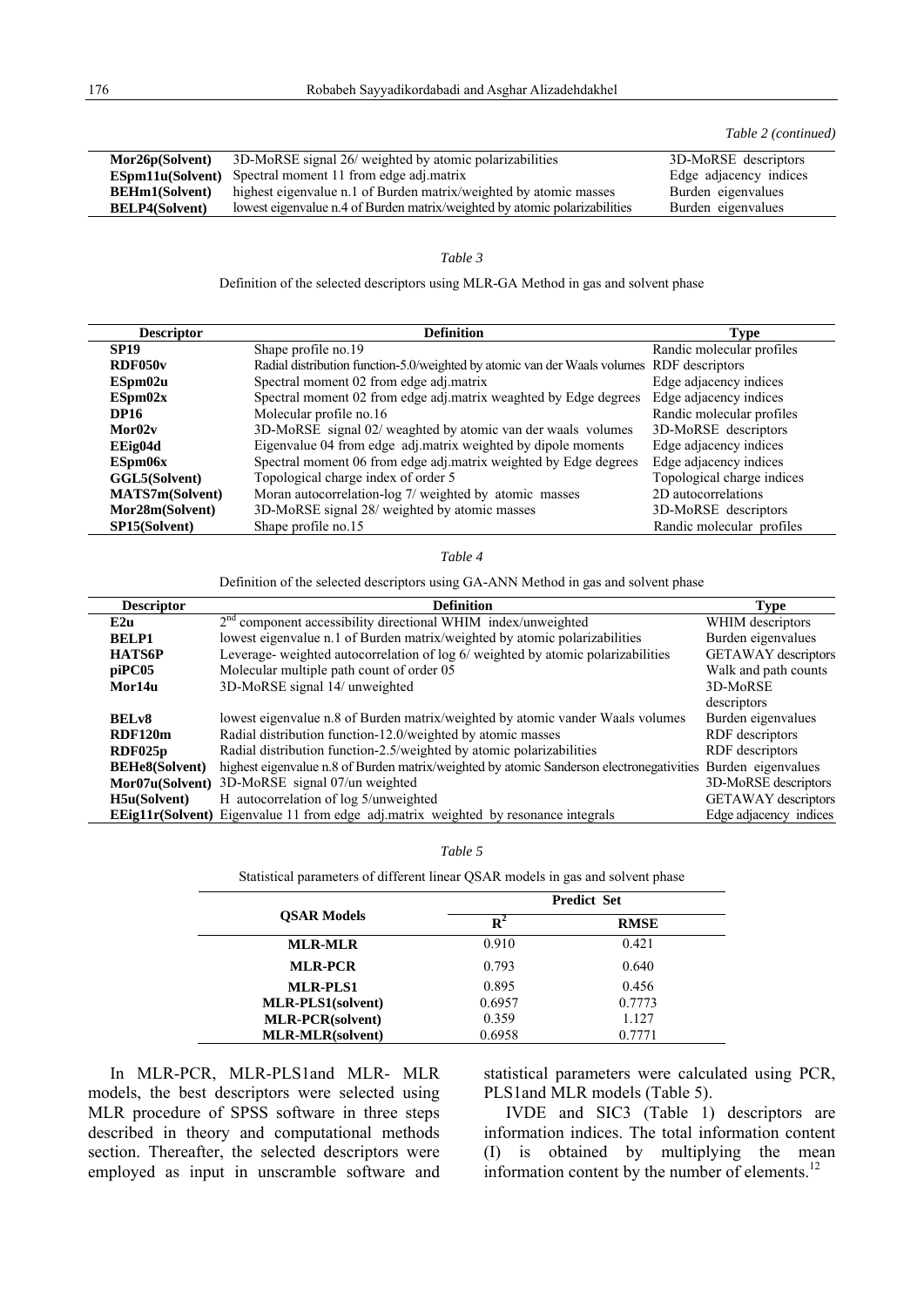EEig04d (Table 1), ESPm12u (Table 2), ESPm11u (Table 2), EEig11r (Table 4), ESpm02u, ESpm02x, EEig04d, ESpm06x (Table 3) descriptors are adjacency indices. The Edge adjacency relationships in molecular graphs have been utilized to define a new topographic index. Molecules as weighted graphs were employed for the calculation of the novel index, in which the elements of edges set were substituted by the bond orders between connected atoms in the molecule.<sup>23</sup>

C-026 and F08 [O-O] (Table 1) descriptors are Atom-centered fragment and 2D-Frequency fingerprint, respectively. Fragment descriptors are representations of local atomic environments.<sup>13</sup>

MATs6m (Table 1), ATS6m, ATS1p (Table 2), MATS7m (Table 3) are 2D-autocorrelation descriptors that represent the topological structure of the compounds in nature are more complex than the classical topological descriptors.<sup>24</sup> Mor32e (Table 1), Mor07u, Mor28m (Table 1), Mor26p (Tables 1, 2), Mor 02v (Table 3), Mor28m (Table 3), Mor14u, Mor07u (Table 4) are 3D-MoRSE descriptors. The presence of a MoRSE descriptor indicates that the size of the inhibitor compound has certain effect on the extent of the interaction between the enzyme and compound.<sup>23</sup>

E2e (Table1), L3m (Table 2), E2u (Table 3) are WHIM descriptors that were built in such a way to capture the relevant molecular 3D information regarding molecular size, shape, and symmetry and atom distribution with respect to invariant reference frames.<sup>13</sup>

piPC03 (Table 2), piPC05 (Table 4) are Walk and path descriptors. The molecular multiple path counts (piPCk) are defined as path counts weighted by the bond order.<sup>13</sup>

H6u, HATS2e (Table 2), HATS6P (Table 4), H5u (Table 4) are GETAWAY descriptors. GETAWAY (Geometry, Topology, and Atom-Weights Assembly) descriptor representations encode the geometrical information obtained from the molecular matrix, the topological information obtained from the molecular graph and the information obtained from atomic weights, which are specially designed with the aim of matching the 3D-molecular geometry.13

SP19, DP16, SP15 (Table 3) are Randic molecular profile descriptors. The Randic molecular profile  $DP_k$ , is derived from the distance distribution moments of the geometric matrix G as the average row sum of its entries raised to the  $k<sup>th</sup>$  power and normalized by the factor k!.<sup>13</sup>

GGL5 (Table 3) descriptor is Topological charge indices that was proposed to evaluate the charge transfer between pairs of atoms and, therefore, the global charge transfer in the molecule.<sup>13</sup>

RDF085p (Table 2), RDF050v (Table 3), RDF120m (Table 4), RDF025p (Table 4) are RDF descriptors. RDF descriptors are independent of the number of atoms, *i.e.*, the size of a molecule, it is unique regarding the three-dimensional arrangement of the atoms, and it is invariant against translational and rotational entire molecule.<sup>13</sup>

BEHm1, BELP4 (Table 2), BELP1, BELv8 (Table 4), BEHe8 (Table 4) are Burden eigenvalues descriptors. The B matrix has been defined as the number of atoms and bond order between two atoms or the electronegativity of the atoms.<sup>13</sup>

When the MLR-MLR model was utilized, the RMSE of the predicted activity was found to be 0.421 in the gas phase and 0.7771 in the solvent phase. In addition, the correlation coefficient  $(R^2)$ calculated for the PSET was 0.910 in the gas phase and 0.6958 in the solvent phase. It was demonstrated that MLR-MLR method is better than other linear methods (MLR-PLS1 and MLR-PCR. Table 5).

To establish the SA-ANN, MLR-GA and GA-ANN methods, the 1047 and 1 110 descriptors in the gas and solvent phases were fed to the neural network to select the best descriptors.

In GA-ANN, SA-ANN, MLR-GA models, 80, 10 and 10% of data sets were randomly chosen as training, validation and test sets, respectively. Table 6 shows test and valid series in QSAR models in Paclitaxel compounds.

In the GA-ANN method, the RMSE and Rsquare were calculated as 0.0534 and 0.976 in the gas phase and 0.355 and 0.821 in the solvent phase for the predicted activity of Paclitaxel derivatives, respectively. Therefore, GA-ANN method was better than the other models and as such, only the descriptors utilized in this method were evaluated in this study as shown in Table 4. The plot showing the variation of observed *versus* predicted  $-\log IC_{50}$  (empirical negative logarithm of half maximal inhibitory concentration) values are illustrated in Figs. 3 and 4.

High RMSE errors resulting from the method were due to possible errors in experimental data employed in this study and because RMSE is highly dependent on the range of the dependent variable.<sup>24</sup> The values of  $-\log IC_{50}$  (experimental negative logarithm half maximal inhibitory concentration) in our dataset were in the range of 0.15 to 6.73. The RMSE of the predicted set in GA-ANN model were 0.0534 and 0.355 in the gas and solvent phases, respectively, which are acceptable in comparison with previous works. $23-27$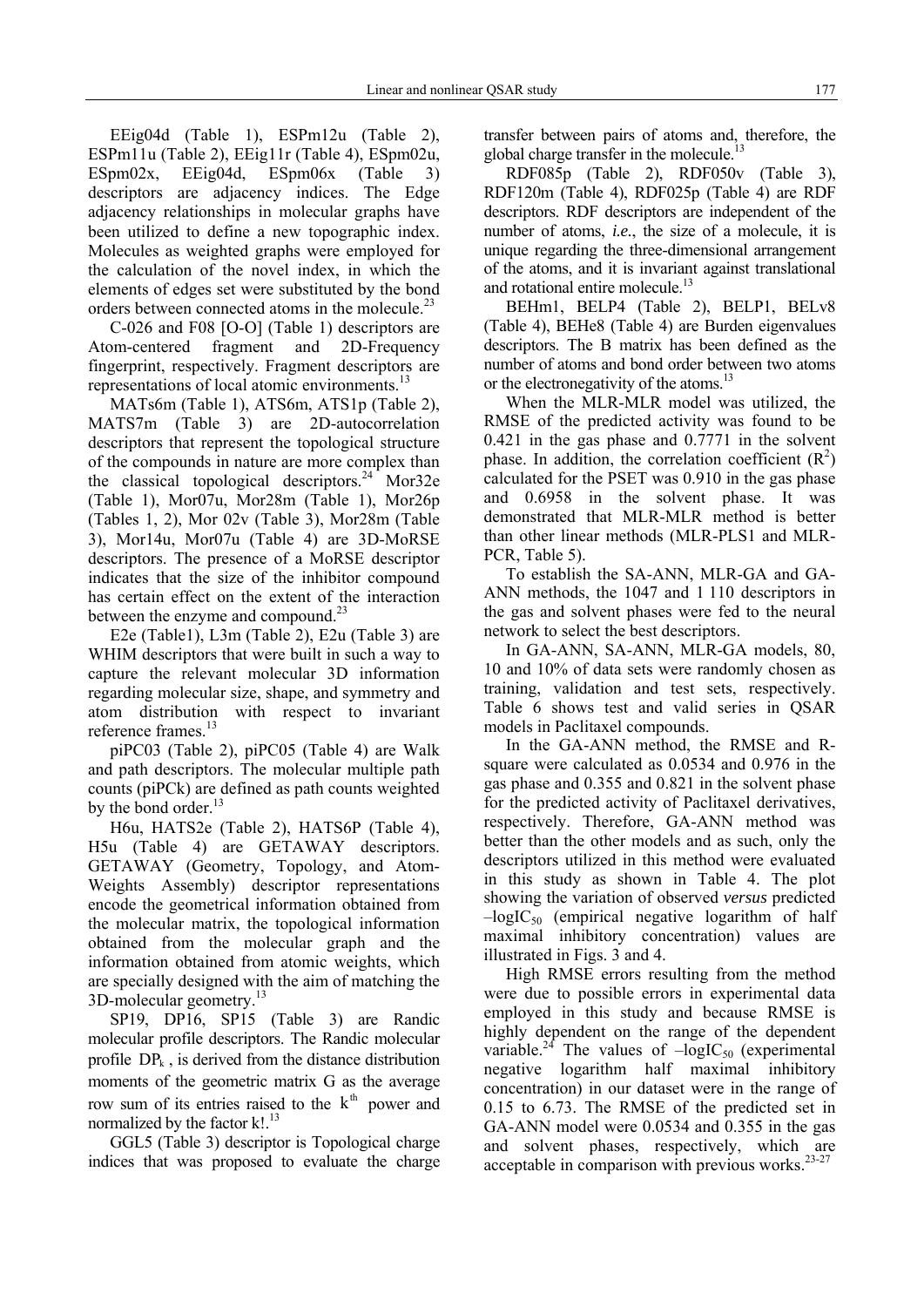|                         | <b>Predicted</b> |             | Train       |             |
|-------------------------|------------------|-------------|-------------|-------------|
| <b>OSAR</b> models      | $\mathbf{R}^2$   | <b>RMSE</b> | ${\bf R}^2$ | <b>RMSE</b> |
| GA-ANN(Gas)             | 0.976            | 0.0534      | 0.975       | 0.0574      |
| $GA\text{-}MLR(Gas)$    | 0.922            | 0.160       | 0.940       | 0.159       |
| SA-ANN(Gas)             | 0.965            | 0.0712      | 0.964       | 0.0527      |
| <b>GA-ANN</b> (Solvent) | 0.821            | 0.355       | 0.821       | 0.411       |
| <b>GA-MLR(Solvent)</b>  | 0.773            | 0.462       | 0.793       | 0.478       |
| <b>SA-ANN(Solvent)</b>  | 0.756            | 0.498       | 0.801       | 0.408       |

*Table 6*  Statistical parameters of different non-linear QSAR models in gas and solvent phase



Fig. 3 – Plot between observed *vs*. predicted – log(IC50) by using GA-ANN descriptors in gas phase.



Fig. 4 – Plot between observed *vs*. predicted – log(IC50) by using GA-ANN descriptors in solvent phase.

The graph of E2u, BELP1, HATS6p, PiPC05, Mor14u, BElv8, RDF120m, RDF025p descriptors in the gas phase *versus* empirical negative logarithm half maximal inhibitory concentration (–logIC50) were plotted using Matlab program (Fig. 5).

The charts of the gas phase demonstrated that with increase in E2u up to 0.35, HATS6p, PiPC05, BELv8, RDF120m descriptors, the response  $(-log IC_{50})$  was reduced.

As the Mor14u (Factor 5) descriptor increased from 7.5 to 8, no change in response was observed. Thus during this period, a bar was seen in the response. In addition, as E2u of 0.35 BElp1, RDF 025p (Factors 1, 2, 8) descriptors increased, the response was increased as well.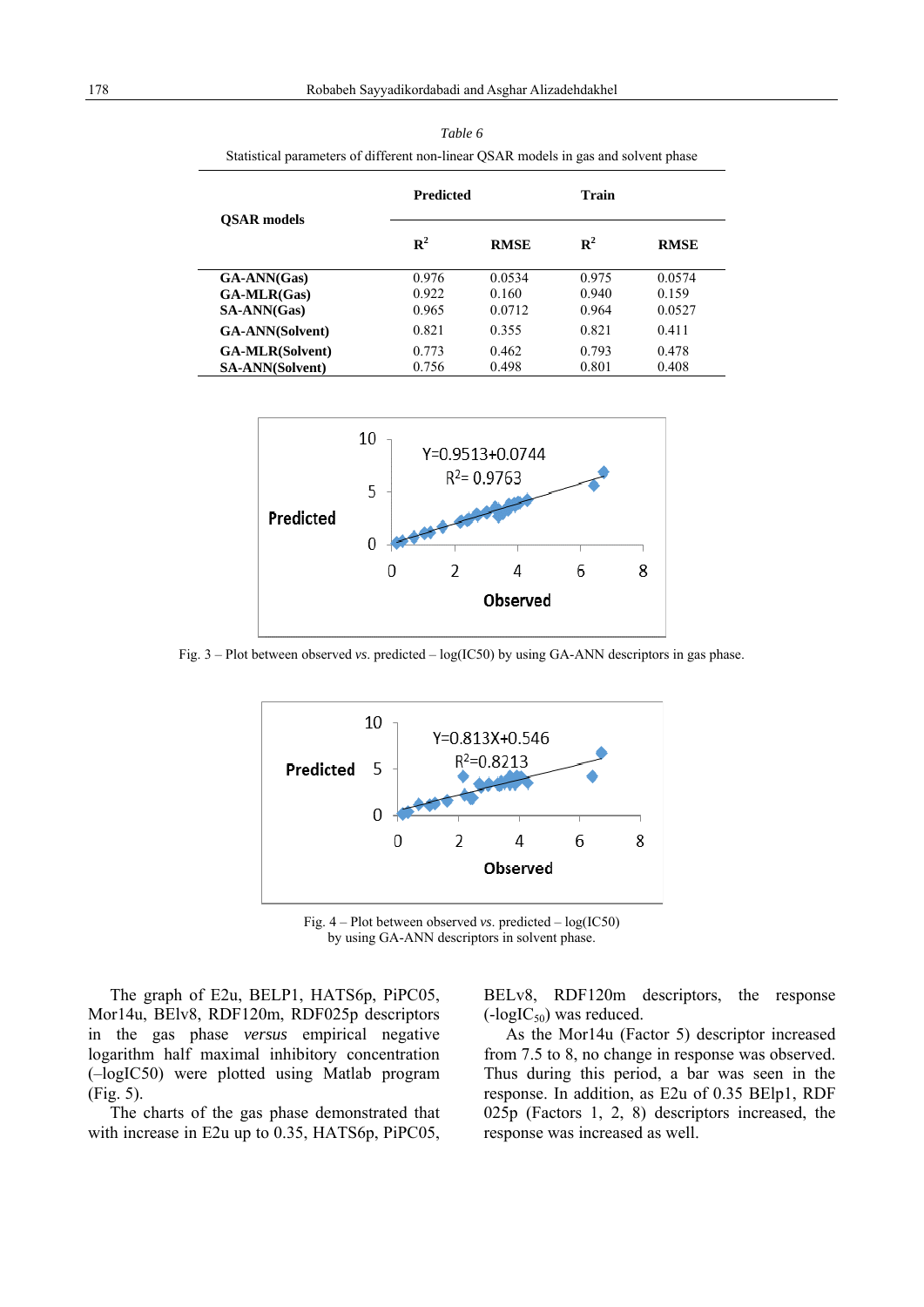

Fig. 5 – Plot between –log IC50 experimental (Response) *versus* of the E2u, BELP1, HATS6p, PiPC05, Mor14u, BElv8, RDF120m, RDF025p descriptors in gas phase.

#### **CONCLUSION**

Among the QSAR approaches employed in this study, the nonlinear feature selection methods were shown to be better than their linear methods, and the results of GA-ANN model were better than the other non-linear models used. These results also proved that E2u, BELP1, HATS6p, piPC05, Mor14u, BELv8, RDF120m, RDF025p descriptors in the gas phase and BEHe8, Mor07u, H5u, Eeig11r descriptors in the solvent phase were more significant than other descriptors in building this QSAR model and predicting the biological activity of Paclitaxel substitution patterns.

*Acknowledgement*. The support provided by Rasht branch, Islamic Azad University is gratefully acknowledged.

### **REFERENCES**

1. M. W. Saville, J. Lietzau, J. M. Pluda, W. H.Wilson, R. W. Humphrey, E. Feigel, S. M. Steinberg and S. Broder, *The Lancet*, **1995**, *346*, 26*.* 

- 2*.* B. Rajnish and Y. Hongtao, *Oncogene*, **2004**, *23*, 2016*.*
- 3. D. A. Brito, Z. Yang and C. L. Rieder, *J. Cell Biology*, **2008***, 182*, 623.
- 4. D. Hadjipavlou-Litina, *Med. Res. Rev.*, **1998**, *18*, 91.
- 5. P. Gramatica and E. Papa, *QSAR. Comb. Sci*., **2003***, 22*, 374.
- 6. C. Hansch, A. Kurup, R. Garg and H. Gao, *Chem. Rev*., **2001**, *101*, 619.
- 7. D. Horvath and B. Mao, *QSAR Comb. Sci*., **2003**, *22*, 49.
- 8. S. Putta, J. Eksterowicz, C. Lemmen and R. Stanton, *J. Chem. Inf. Comput. Sci*., **2000**, *43*, 1623.
- 9. S. Gupta, M. Singh and A. K. Madan, *J. Chem. Inf. Comput. Sci.*, **1999**, *39*, 272.
- 10. V. Consonni, R. Todeschini and M. Pavan, *J. Chem. Inf. Comput. Sci*., **2000**, *42***,** 693.
- 11. E. Borges de Melo and M. M. C. Ferreira, *Eur. J. Med. Chem*., **2009**, *44*, 3577.
- 12. J. H. Schuur, P. Selzer and J. Gasteiger, *J. Chem. Inf. Comput. Sci.*, **1996**, *36*, 334.
- 13. R. Todeschini and V. Consonni, "Hand Book of Molecular Descriptors", Wiley-VCH Verlag Gmbh, Weinheim, Germany, 2008.
- 14. M. C. Hemmer, V. Steinhauer and J. Gasteiger, *Vibr. Spectrosc*., **1999**, *19*, 151.
- 15. V. Consonni, R. Todechine and M. Pavan, *J. Inf. Comput. Sci.*, **2002**, *42*, 682.